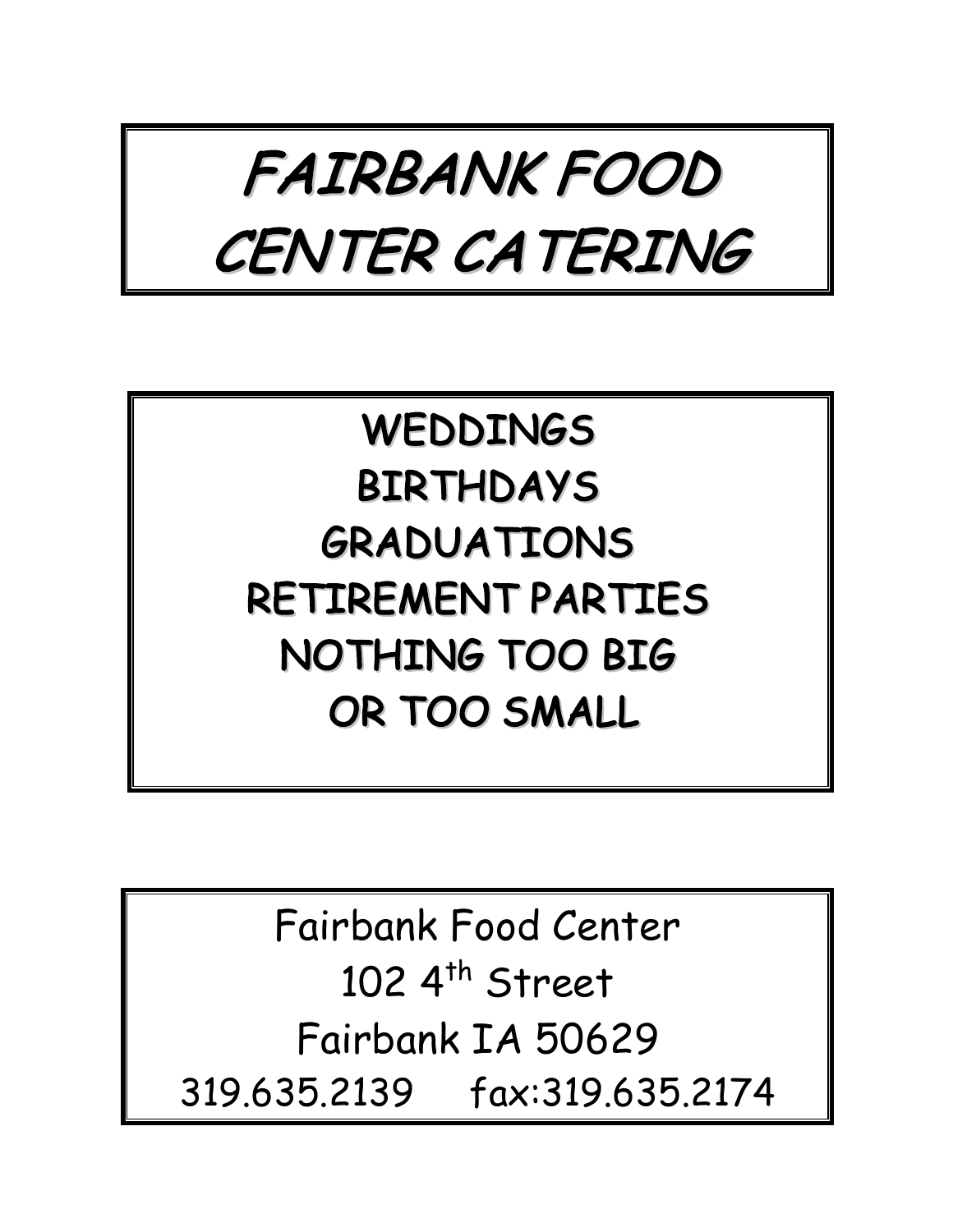### Delicious Dinners

**One Meat Dinner………………………………….**per person plus tax **\$12.00 Two Meat Dinner…………………………………**per person plus tax **\$14.00 Dinner w/out Meat – All Sides…….………………**per person plus tax **\$8.00 Lasagna ……………………..Pan serving 18 ……….……………….\$75.00 15.00 per hour charged for serving meals and clean up per person All dinners include your choice of entrée, potato, vegetable, salad, beverage, and complete table service. Add 1.50 for each added side or dessert. Add \$1.75 for fresh fruit as side**

#### *ENTRÉE POTATO*

**Roast Beef Au Gratin Potato Au Gratin Potato Boneless Pork loin** Scalloped Potato **Baked Ham or Turkey** The Baked With Butter \* **Grilled Chicken \* Salisbury Steak \* Swiss Steak \* Add 75 Cents for above**

**Choice of Drink: Coffee Milk Lemonade**

Glazed Chicken Breast **Mashed With Gravy Party Potato Cheesy Hash Brown**

**Prime Rib Dinner Served and cut right in front of you!!! Limited amount Call for Price** 

#### *VEGETABLE SALADS*

**Green Bean Casserole Potato Salad Green Beans** Pasta Salad **Buttered Peas Dessert Salad California Veg Baked Beans** 

# **Buttered Corn Tossed With 2 Dressings**

**Fresh Fruit add 1.75 with meal** 

#### **Golden Crispy Broasted Chicken Assorted Pieces**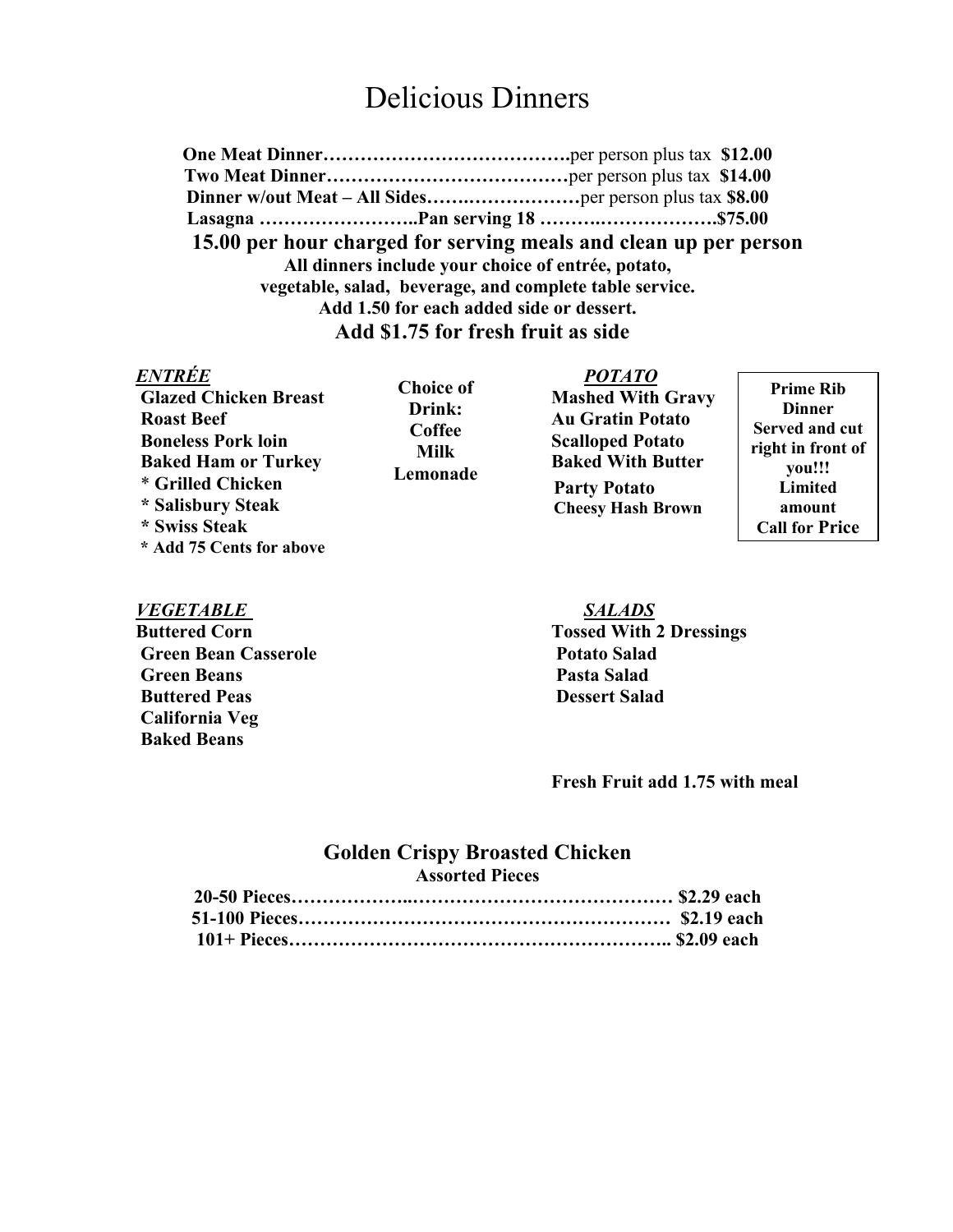## *Succulent Salads*

 Regular Macaroni Potato Salad Mixed Fruit Tricolor Pasta Broccoli Bacon Apple Pie Salad Rich Macaroni Chop Chop Apple Snicker Ham Pasta Copper Carrots Cherry Delight

*Pasta Salads Veggie Salads Dessert Salads* 

Rotini Calico Cookies & Cream Bacon Bits Pea Salad Reese's Pudding

> **Bulk Price: \$24.99 gallon (serves 30) \$13.99 ½ Gallon Exclude Fresh Fruit and Broccoli Salads** \$16.99 ½ Gallon \$29.99 Gallon

## *Party Trays*

Meat & Cheese (summer sausage, swiss, colby jack & colby) Veggie with dip 12 inch- Serves 15 \$25.00 16 inch- Serves 30 \$42.00 Fresh Fruit - 12 inch \$35.00 16 inch \$55.00 (when available)

*Hors Devours*  **Little Smokies .89 per serving (5) BBQ/Sweet Sour Meatballs .59 per serving (3) BBQ or Hot Wings \$2.50 per serving (2)**

#### **Bulk Pricing, Roasters not included, No Delivery, \$5.00 Roaster Charge**

| <b>Roaster of:</b>                                                                |                        |                                 |                                                                                                             |                                       |                                            |  |  |                                  |
|-----------------------------------------------------------------------------------|------------------------|---------------------------------|-------------------------------------------------------------------------------------------------------------|---------------------------------------|--------------------------------------------|--|--|----------------------------------|
| <b>Mashed Potatoes</b>                                                            | Feeds 80to 100 people  | \$69.00                         | <b>Roaster of:</b>                                                                                          |                                       |                                            |  |  |                                  |
| \$99.00<br><b>Cheesy Hash brown</b>                                               |                        |                                 | <b>Green Beans or Corn</b>                                                                                  |                                       |                                            |  |  |                                  |
| A gratin, Scalloped                                                               | <b>Feeds 75 to 100</b> | \$99.00                         |                                                                                                             | \$55.00<br>to 100<br><b>Serves 80</b> |                                            |  |  |                                  |
| A gratin, Scalloped with Ham<br><b>Gravy Per Roaster</b><br><b>Party Potatoes</b> |                        | \$135.00<br>\$45.00<br>\$105.00 | <b>Green Bean Casserole \$70.00</b><br><b>Baked Beans (Bush's) \$55.00</b><br>Homemade Deli B/Beans \$72.00 |                                       |                                            |  |  |                                  |
|                                                                                   |                        |                                 |                                                                                                             |                                       | Roaster Chili, Chic Noodle (4-Gal) \$98.00 |  |  | <b>Brownies</b><br>\$35.00       |
|                                                                                   |                        |                                 |                                                                                                             |                                       | Gallon of Soup \$24.99 Gallon              |  |  | <b>Cherry Cheesecake \$35.00</b> |
|                                                                                   |                        |                                 | Apple Crisp \$55.00 large pan                                                                               |                                       |                                            |  |  |                                  |
|                                                                                   |                        |                                 | Peach Cobbler \$55.00 large pan                                                                             |                                       |                                            |  |  |                                  |